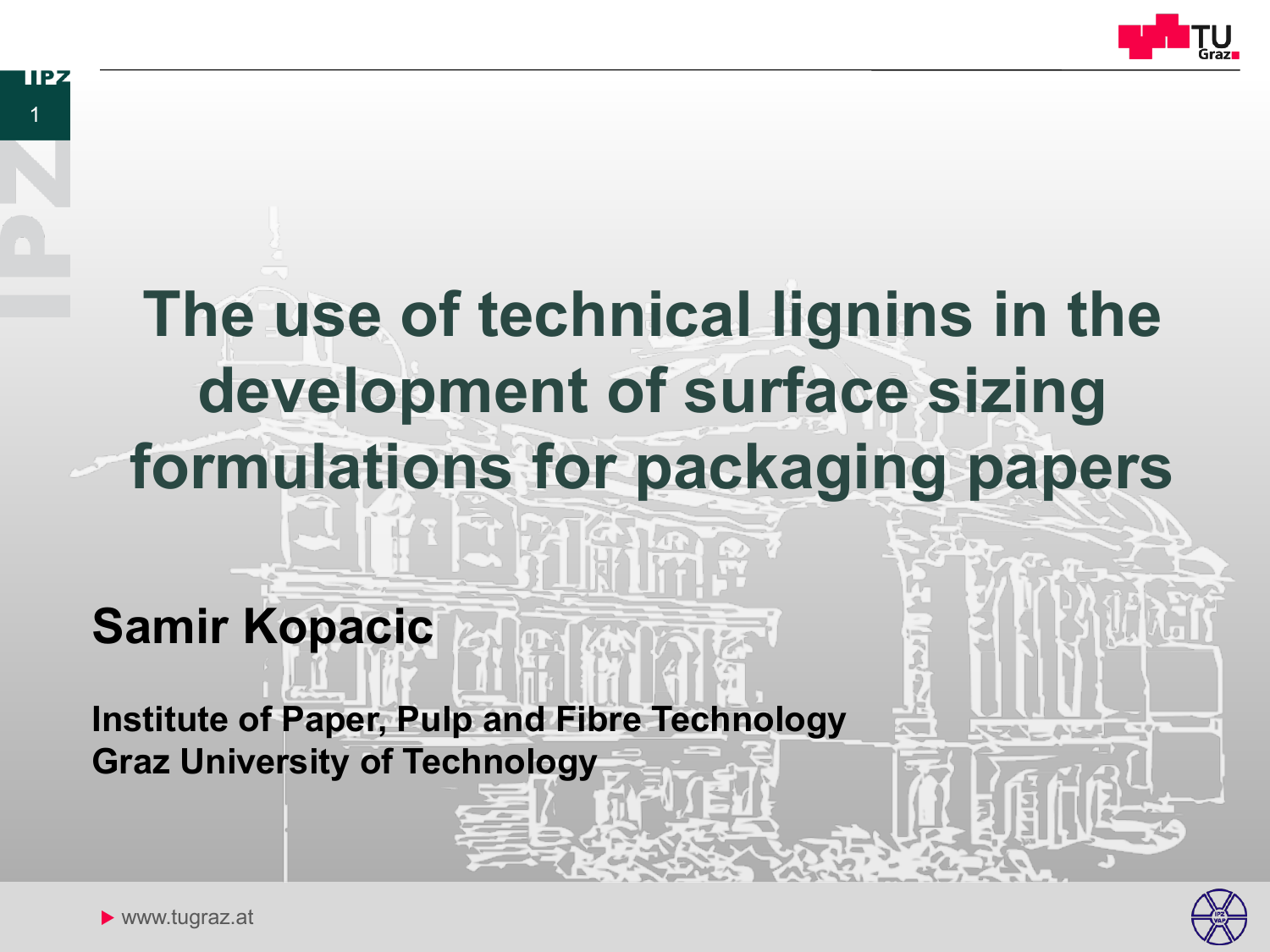



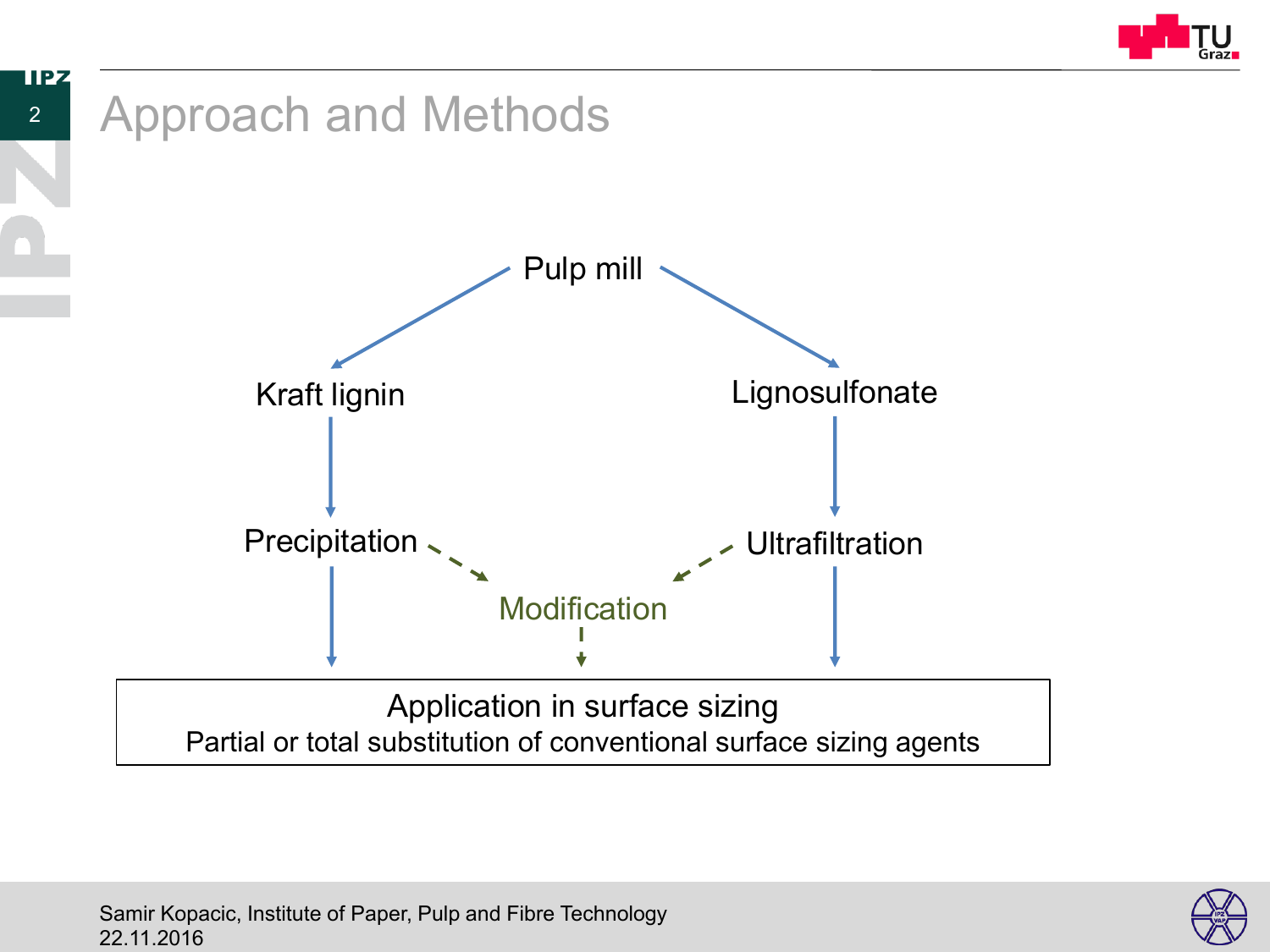

## Approach and Methods Facts about Technical Lignins

## **Ultrafiltrated Lignosulfonates (LS)**

- Water soluble at neutral pH
- Average Mw of ultrafiltrated  $LS \sim 9$  kDa
- Surface sizing in neutral, acidic or alkaline conditions
- Further modification in aqueous system by e.g. enzymes possible

## **Precipitated Kraft lignin (KL)**

- Water insoluble at neutral or acidic pH
- Average Mw of precipitated  $KL \sim 4$  kDa
- Further modification by e.g. enzymes is not possible



**Lignosulfonate from ultrafiltration** 



**Precipitated Kraft Lignin** 

### Challenge  $\Rightarrow$  Water solubility at neutral or slightly alkaline conditions!

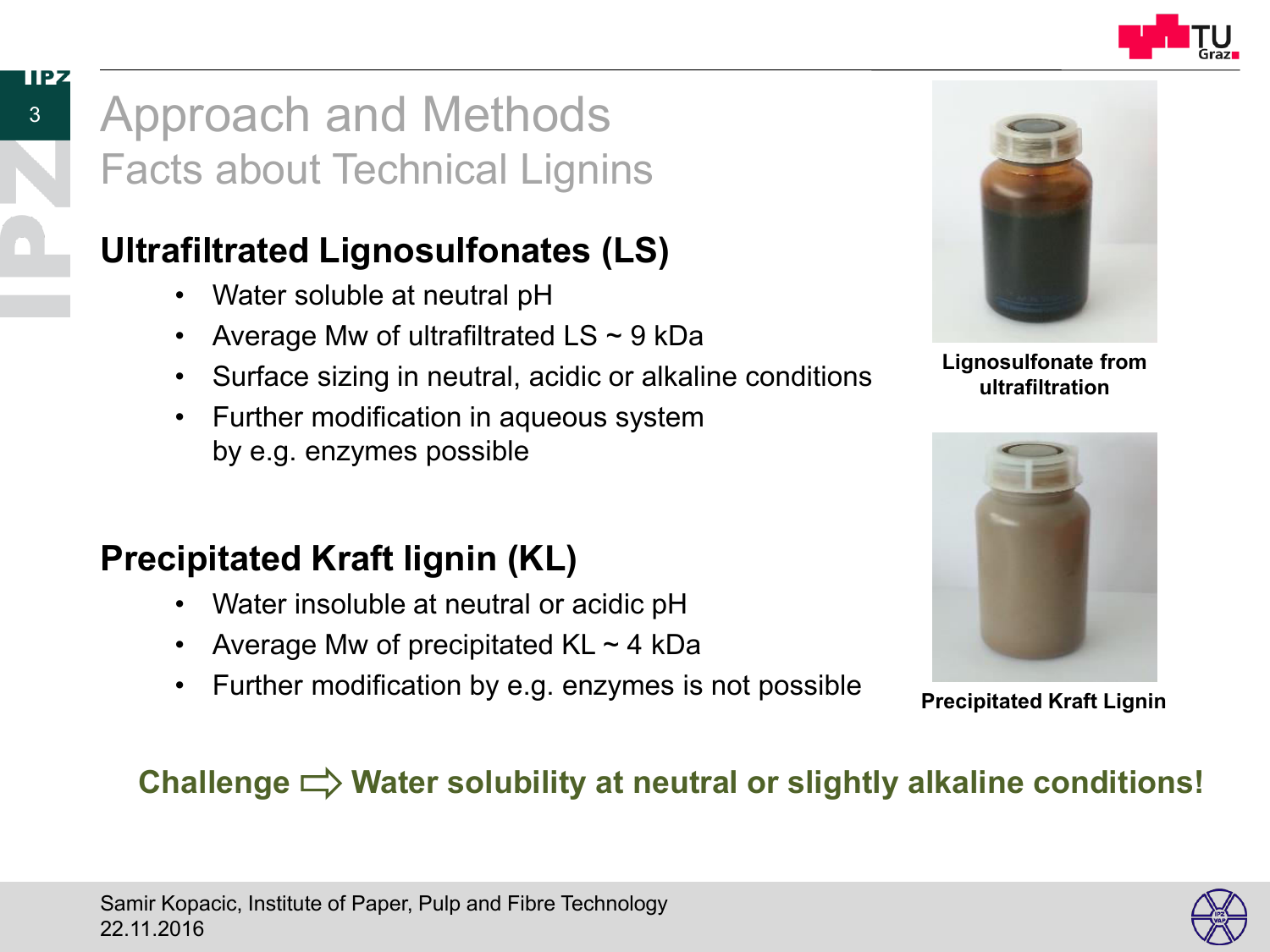

## Approach and Methods Transformation of Kraft Lignin



Zeta potential measured with Stabino Charge Mapping [2]

[2] Suspension with  $ZP \geq \pm 30$  mV should be stable, www.malvern.co.uk



**Modification** 

possible!!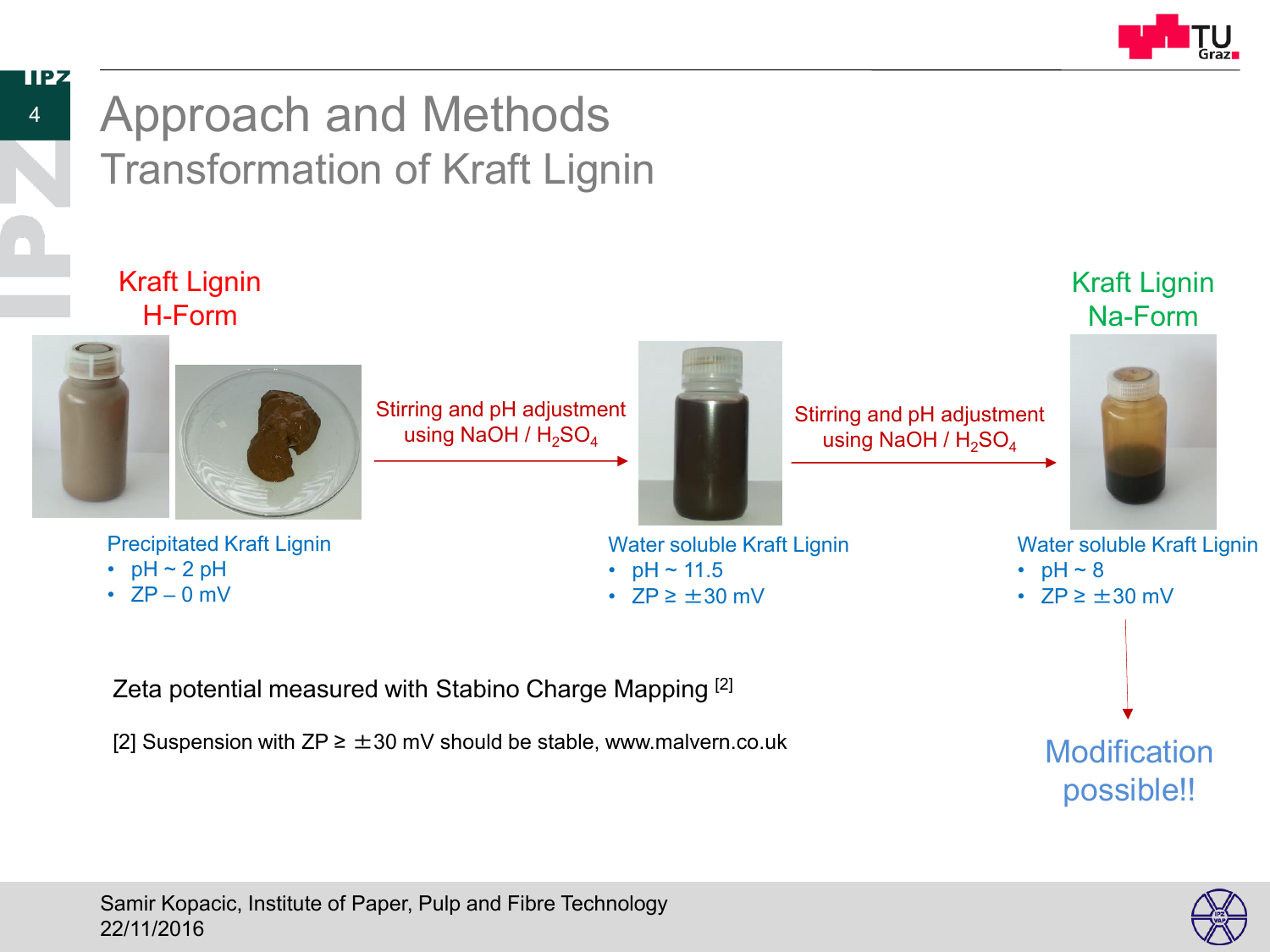

## Approach and Methods Precipitation and Ultrafiltration

#### Precipitation plant **National Contract Contract Contract Contract Contract Contract Contract Contract Contract Contract Contract Contract Contract Contract Contract Contract Contract Contract Contract Contract Contract Con**









#### **Precipitated Kraft Lignin**



Laboratory drawdown coater

**Lignosulfonate from ultrafiltration** 

22/11/2016 Samir Kopacic, Institute of Paper, Pulp and Fibre Technology

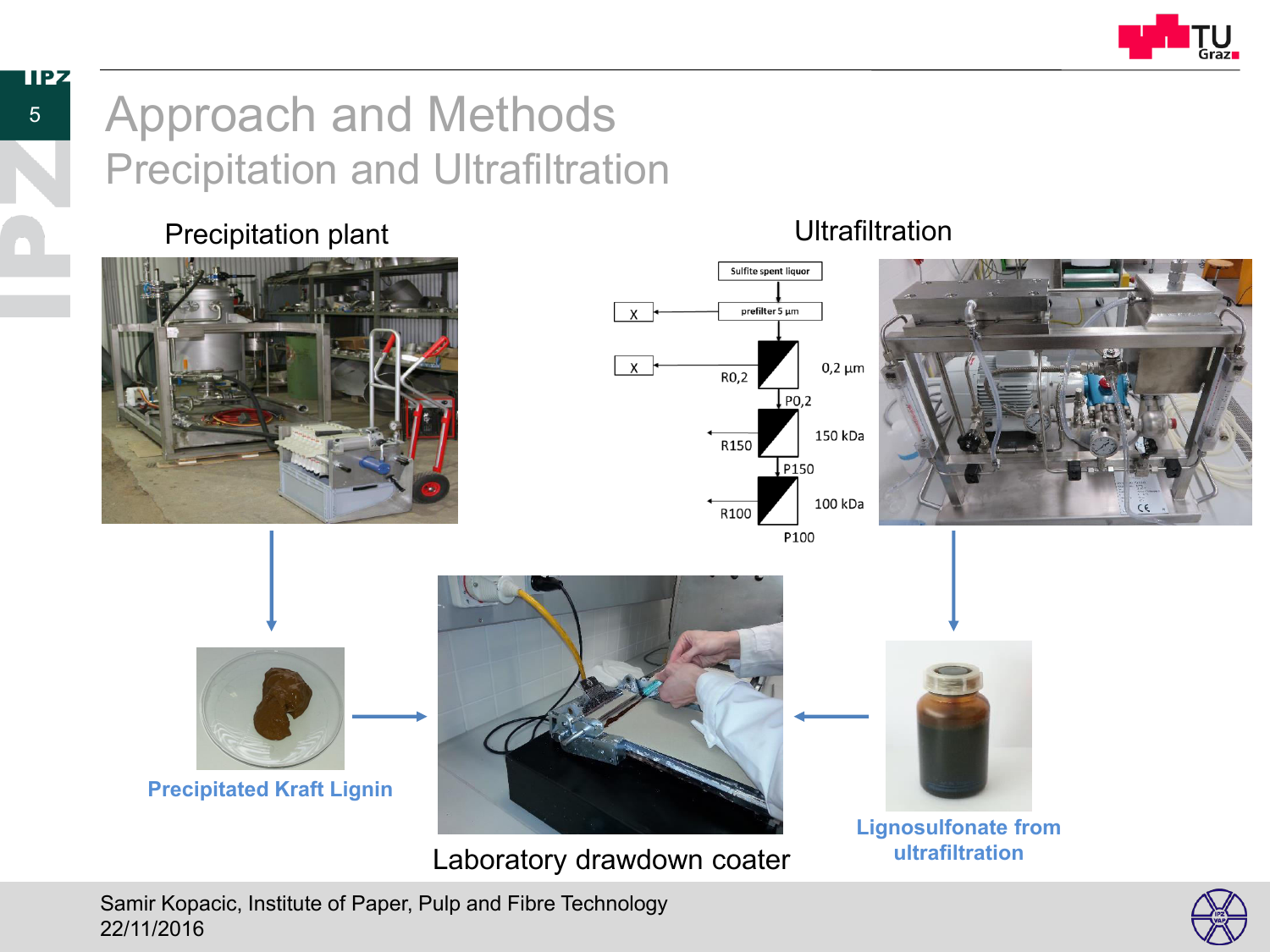

#### Industrial partners:





#### Scientific Partners:



Universität für Bodenkultur Wien University of Natural Resources and Life Sciences, Vienna





sappi

mondi